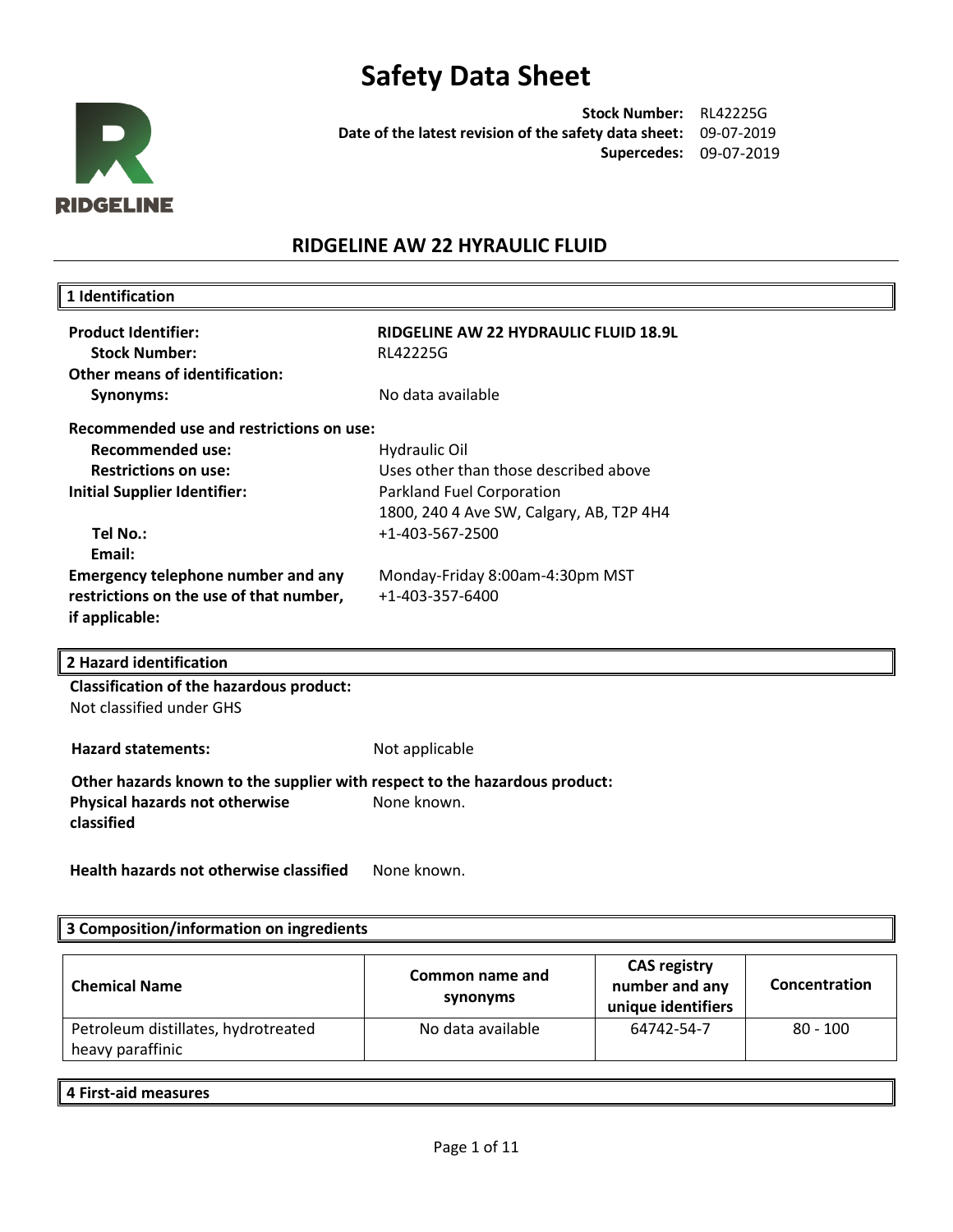

**Stock Number:** RL42225G **Date of the latest revision of the safety data sheet:** 09-07-2019 **Supercedes:** 09-07-2019

# **RIDGELINE AW 22 HYRAULIC FLUID**

| Inhalation:                                                                                    | Remove to fresh air. If breathing is difficult, have a trained individual<br>administer oxygen.                                                            |
|------------------------------------------------------------------------------------------------|------------------------------------------------------------------------------------------------------------------------------------------------------------|
| Eye contact:                                                                                   | No data available                                                                                                                                          |
| <b>Skin Contact:</b>                                                                           | Wash with soap and water. Remove contaminated clothing and launder.<br>Get medical attention if irritation develops or persists.                           |
| Ingestion:                                                                                     | No hazard in normal industrial use. Do not induce vomiting. Seek medical<br>attention if symptoms develop. Provide medical care provider with this<br>SDS. |
| The most important symptoms and<br>effects, whether acute or delayed:                          | None known.                                                                                                                                                |
| An indication of immediate medical<br>attention and special treatment<br>needed, if necessary: | No additional first aid information available.                                                                                                             |

| 5 Fire-fighting measures                                                                                   |                                                                                                                                                                                                                                                                                                                                     |
|------------------------------------------------------------------------------------------------------------|-------------------------------------------------------------------------------------------------------------------------------------------------------------------------------------------------------------------------------------------------------------------------------------------------------------------------------------|
| Suitable extinguishing media:<br>Unsuitable extinguishing media:                                           | Use alcohol resistant foam, carbon dioxide, or dry chemical when fighting<br>fires. Water or foam may cause frothing if liquid is burning but it still may<br>be a useful extinguishing agent if carefully applied to the surface of the<br>fire. Do not direct a stream of water into the hot burning liquid.<br>No data available |
| Specific hazards arising from the<br>hazardous product, such as the nature<br>of any hazardous combustion: | Material may be ignited only if preheated to temperatures above the<br>high flash point, for example in a fire.                                                                                                                                                                                                                     |
| <b>Hazardous Combustion Products:</b>                                                                      | Carbon monoxide, Smoke                                                                                                                                                                                                                                                                                                              |
| Special protective equipment and<br>precautions for firefighters:                                          | Do not enter fire area without proper protection including self-contained<br>breathing apparatus and full protective equipment. Use methods for the<br>surrounding fire.                                                                                                                                                            |

| 6 Accidental release measures                |                                                                           |
|----------------------------------------------|---------------------------------------------------------------------------|
| Personal precautions, protective             | No health affects expected from the clean up of this material if contact  |
| equipment and emergency procedures:          | can be avoided. Follow personal protective equipment recommendations      |
|                                              | found in Section 8 of this SDS.                                           |
| <b>Methods and materials for containment</b> | Prevent the spread of any spill to minimize harm to human health and      |
| and cleaning up:                             | the environment if safe to do so. Wear complete and proper personal       |
|                                              | protective equipment following the recommendation of Section 8 at a       |
|                                              | minimum. Dike with suitable absorbent material like granulated clay.      |
|                                              | Dispose of according to Federal, State, Local, or Provincial regulations. |
|                                              | Used fluid should be disposed of at a recycling center.                   |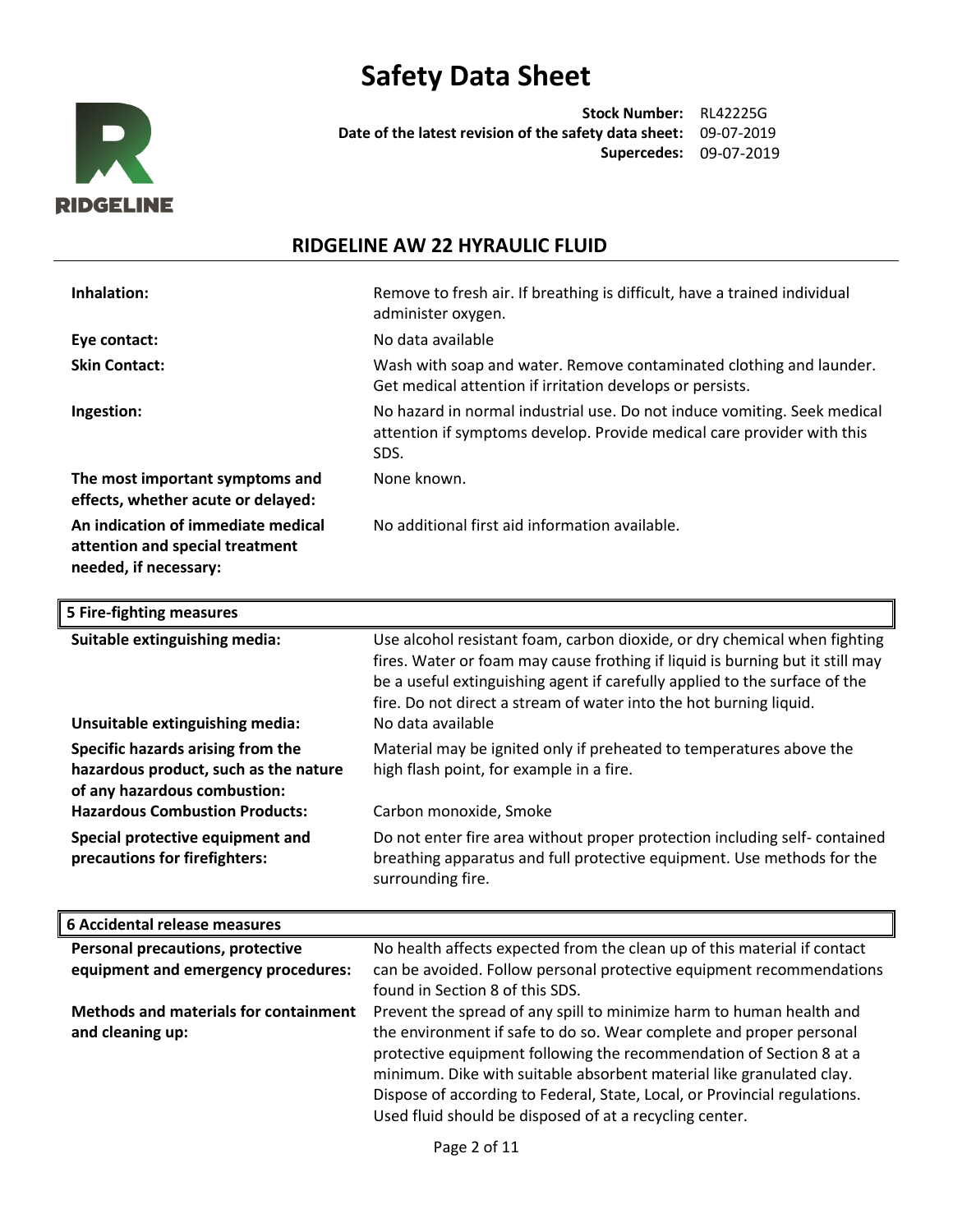

**Stock Number:** RL42225G **Date of the latest revision of the safety data sheet:** 09-07-2019 **Supercedes:** 09-07-2019

## **RIDGELINE AW 22 HYRAULIC FLUID**

### **7 Handling and storage**

**Materials to Avoid/Chemical Incompatibility:** 

**Precautions for safe handling:** No special handling instructions due to toxicity. **Conditions for safe storage:** Store in a cool dry place. Isolate from incompatible materials. Strong oxidizing agents

### **8 Exposure controls/personal protection**

**Control parameters, including occupational exposure limit values or biological limit values and the source of those values:**

### **Canada – Alberta – Occupational Exposure Limits:**

|                      | Occupational             | Occupational             | Occupational             |
|----------------------|--------------------------|--------------------------|--------------------------|
| <b>Chemical Name</b> | <b>Exposure Limits -</b> | <b>Exposure Limits -</b> | <b>Exposure Limits -</b> |
|                      | TWAs                     | <b>STELs</b>             | Ceiling                  |
| No data available    |                          |                          |                          |

### **Canada – British Columbia– Occupational Exposure Limits:**

| <b>Chemical Name</b> | Occupational             | Occupational             | Occupational             |
|----------------------|--------------------------|--------------------------|--------------------------|
|                      | <b>Exposure Limits -</b> | <b>Exposure Limits -</b> | <b>Exposure Limits -</b> |
|                      | TWAs                     | <b>STELs</b>             | <b>Ceiling</b>           |
| No data available    |                          |                          |                          |

### **Canada – Manitoba – Occupational Exposure Limits:**

| <b>Chemical Name</b> | Occupational             | Occupational             | Occupational             |
|----------------------|--------------------------|--------------------------|--------------------------|
|                      | <b>Exposure Limits -</b> | <b>Exposure Limits -</b> | <b>Exposure Limits -</b> |
|                      | <b>TWAs</b>              | <b>STELS</b>             | <b>Ceiling</b>           |
| No data available    |                          |                          |                          |

### **Canada – New Brunswick – Occupational Exposure Limits:**

|                      | Occupational             | Occupational             | Occupational             |
|----------------------|--------------------------|--------------------------|--------------------------|
| <b>Chemical Name</b> | <b>Exposure Limits -</b> | <b>Exposure Limits -</b> | <b>Exposure Limits -</b> |
|                      | TWAs                     | <b>STELs</b>             | <b>Ceiling</b>           |
| No data available    |                          |                          |                          |

### **Canada – Newfoundland & Labrador – Occupational Exposure Limits:**

| <b>Chemical Name</b> | Occupational             | Occupational             | Occupational             |
|----------------------|--------------------------|--------------------------|--------------------------|
|                      | <b>Exposure Limits -</b> | <b>Exposure Limits -</b> | <b>Exposure Limits -</b> |
|                      | <b>TWAs</b>              | <b>STELs</b>             | <b>Ceiling</b>           |
| No data available    |                          |                          |                          |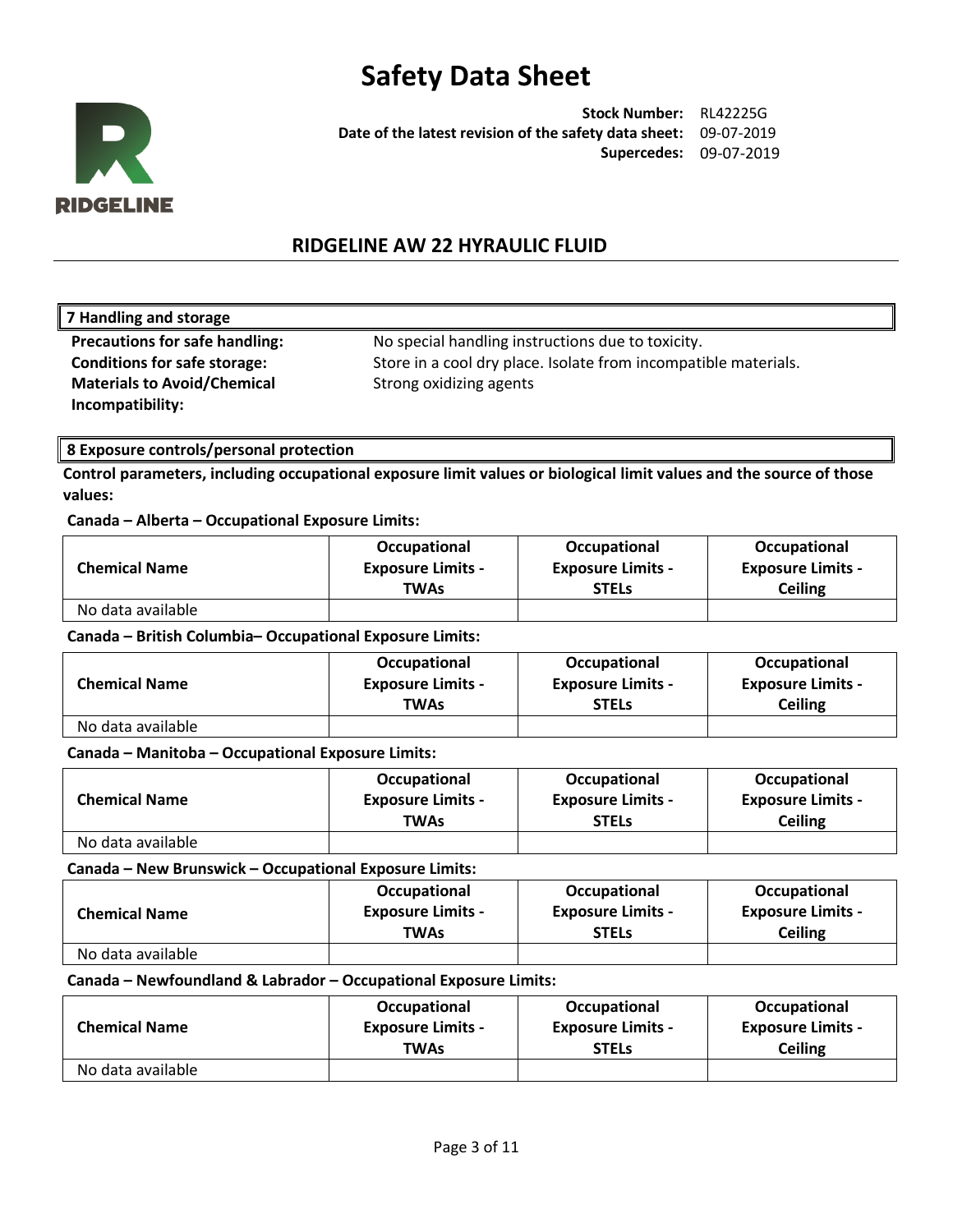

**Stock Number:** RL42225G **Date of the latest revision of the safety data sheet:** 09-07-2019 **Supercedes:** 09-07-2019

## **RIDGELINE AW 22 HYRAULIC FLUID**

#### **Canada – Northwest Territories – Occupational Exposure Limits:**

|                                                      | Occupational                                                  | Occupational             | <b>Occupational</b>      |
|------------------------------------------------------|---------------------------------------------------------------|--------------------------|--------------------------|
| <b>Chemical Name</b>                                 | <b>Exposure Limits -</b>                                      | <b>Exposure Limits -</b> | <b>Exposure Limits -</b> |
|                                                      | <b>TWAs</b>                                                   | <b>STELS</b>             | <b>Ceiling</b>           |
| No data available                                    |                                                               |                          |                          |
| Canada - Nova Scotia - Occupational Exposure Limits: |                                                               |                          |                          |
|                                                      | Occupational                                                  | Occupational             | Occupational             |
| <b>Chemical Name</b>                                 | <b>Exposure Limits -</b>                                      | <b>Exposure Limits -</b> | <b>Exposure Limits -</b> |
|                                                      | <b>TWAs</b>                                                   | <b>STELs</b>             | <b>Ceiling</b>           |
| No data available                                    |                                                               |                          |                          |
| Canada - Nunavut - Occupational Exposure Limits:     |                                                               |                          |                          |
|                                                      | Occupational                                                  | Occupational             | Occupational             |
| <b>Chemical Name</b>                                 | <b>Exposure Limits -</b>                                      | <b>Exposure Limits -</b> | <b>Exposure Limits -</b> |
|                                                      | <b>TWAs</b>                                                   | <b>STELs</b>             | <b>Ceiling</b>           |
| No data available                                    |                                                               |                          |                          |
| Canada - Ontario - Occupational Exposure Limits:     |                                                               |                          |                          |
|                                                      | Occupational                                                  | Occupational             | Occupational             |
| <b>Chemical Name</b>                                 | <b>Exposure Limits -</b>                                      | <b>Exposure Limits -</b> | <b>Exposure Limits -</b> |
|                                                      | <b>TWAs</b>                                                   | <b>STELS</b>             | <b>Ceiling</b>           |
| No data available                                    |                                                               |                          |                          |
|                                                      | Canada - Prince Edward Island - Occupational Exposure Limits: |                          |                          |
|                                                      | Occupational                                                  | Occupational             | Occupational             |
| <b>Chemical Name</b>                                 | <b>Exposure Limits -</b>                                      | <b>Exposure Limits -</b> | <b>Exposure Limits -</b> |
|                                                      | <b>TWAs</b>                                                   | <b>STELs</b>             | <b>Ceiling</b>           |
| No data available                                    |                                                               |                          |                          |

#### **Canada – Quebec – Occupational Exposure Limits:**

| <b>Chemical Name</b> | Occupational             | Occupational             | Occupational             |
|----------------------|--------------------------|--------------------------|--------------------------|
|                      | <b>Exposure Limits -</b> | <b>Exposure Limits -</b> | <b>Exposure Limits -</b> |
|                      | <b>TWAEVs</b>            | <b>STEVs</b>             | Ceiling                  |
| No data available    |                          |                          |                          |

#### **Canada – Saskatchewan – Occupational Exposure Limits:**

| <b>Chemical Name</b> | Occupational             | Occupational             | Occupational             |
|----------------------|--------------------------|--------------------------|--------------------------|
|                      | <b>Exposure Limits -</b> | <b>Exposure Limits -</b> | <b>Exposure Limits -</b> |
|                      | <b>TWAs</b>              | <b>STELs</b>             | Ceiling                  |
| No data available    |                          |                          |                          |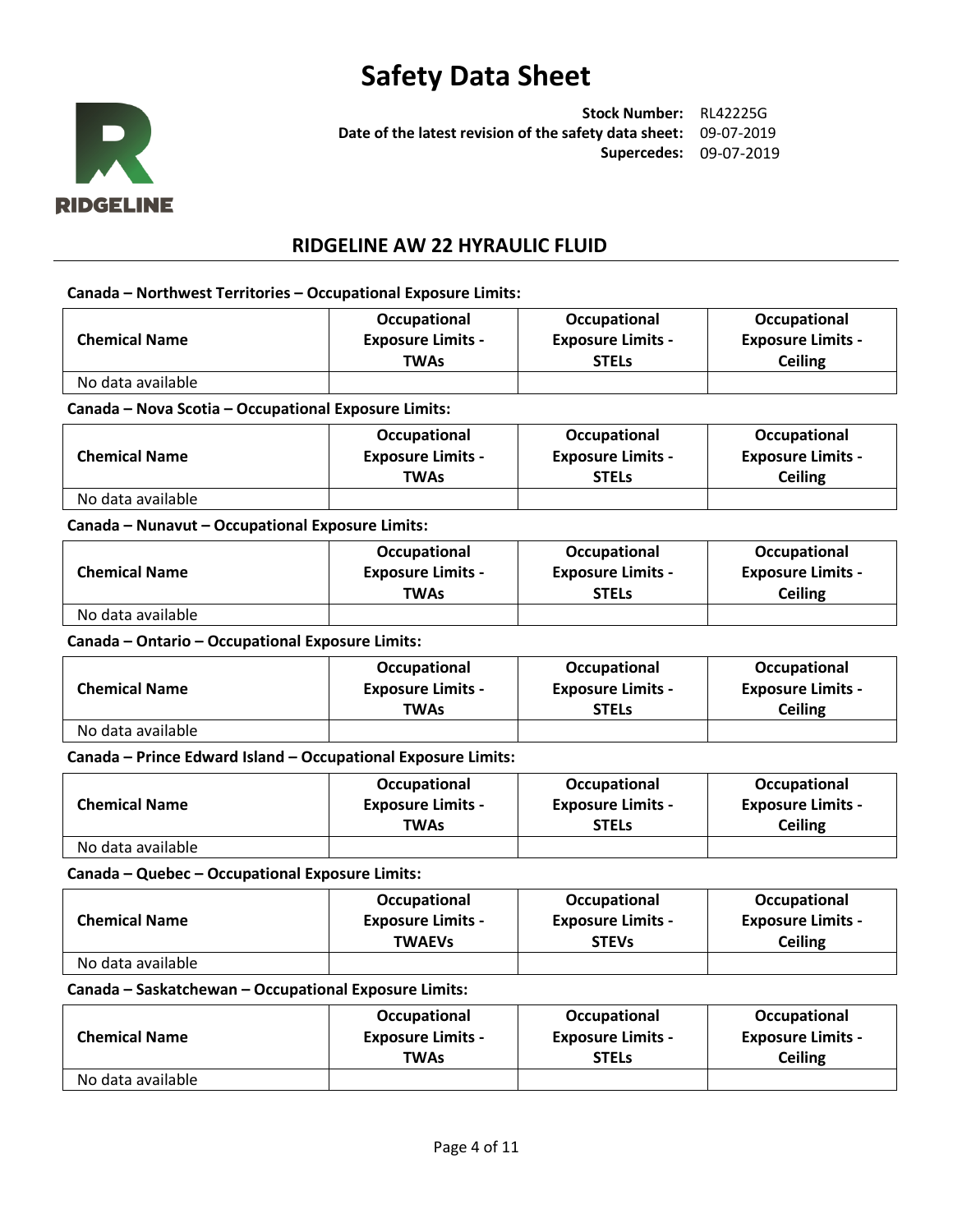

**Stock Number:** RL42225G **Date of the latest revision of the safety data sheet:** 09-07-2019 **Supercedes:** 09-07-2019

## **RIDGELINE AW 22 HYRAULIC FLUID**

#### **Canada - Yukon – Occupational Exposure Limits:**

| <b>Chemical Name</b>                                                   | Occupational<br><b>Exposure Limits -</b><br><b>TWAs</b>                                                                                                                                                                                                                         |  | Occupational<br><b>Exposure Limits -</b><br><b>STELs</b> |                   | Occupational<br><b>Exposure Limits -</b><br><b>Ceiling</b> |             |
|------------------------------------------------------------------------|---------------------------------------------------------------------------------------------------------------------------------------------------------------------------------------------------------------------------------------------------------------------------------|--|----------------------------------------------------------|-------------------|------------------------------------------------------------|-------------|
| No data available                                                      |                                                                                                                                                                                                                                                                                 |  |                                                          |                   |                                                            |             |
| <b>Chemical Name</b>                                                   | <b>OSHA PEL</b>                                                                                                                                                                                                                                                                 |  | <b>ACGIH TLV-TWA</b>                                     | <b>ACGIH STEL</b> |                                                            | <b>IDLH</b> |
| No data available                                                      |                                                                                                                                                                                                                                                                                 |  |                                                          |                   |                                                            |             |
| <b>Appropriate engineering controls:</b>                               | Use local exhaust ventilation or other engineering controls to minimize<br>exposures and maintain operator comfort.                                                                                                                                                             |  |                                                          |                   |                                                            |             |
| Individual protection measures, such as personal protective equipment: |                                                                                                                                                                                                                                                                                 |  |                                                          |                   |                                                            |             |
| <b>Respiratory Protection:</b>                                         | Respiratory protection may be required to avoid overexposure when<br>handling this product. General or local exhaust ventilation is the<br>preferred means of protection. Use a respirator if general room<br>ventilation is not available or sufficient to eliminate symptoms. |  |                                                          |                   |                                                            |             |
| <b>Respirator Type(s):</b>                                             | None required where adequate ventilation is provided. If airborne<br>concentrations are above the applicable exposure limits, use<br>NIOSH/MSHA approved respiratory protection.                                                                                                |  |                                                          |                   |                                                            |             |
| Eye and face protection:                                               | No data available                                                                                                                                                                                                                                                               |  |                                                          |                   |                                                            |             |
| <b>Skin Protection:</b>                                                | Wear protective gloves. Inspect gloves for chemical break-through and<br>replace at regular intervals. Clean protective equipment regularly. Wash<br>hands and other exposed areas with mild soap and water before eating,<br>drinking, and when leaving work.                  |  |                                                          |                   |                                                            |             |
| Hand protection:                                                       | Neoprene, Nitrile                                                                                                                                                                                                                                                               |  |                                                          |                   |                                                            |             |
| <b>General hygiene conditions:</b>                                     | No data available                                                                                                                                                                                                                                                               |  |                                                          |                   |                                                            |             |

## **9 Physical and chemical properties**

| <b>Physical state:</b>                                     | Liquid            |
|------------------------------------------------------------|-------------------|
| Colour:                                                    | Amber             |
| Odour:                                                     | Mild              |
| <b>Odour threshold:</b>                                    | Not determined    |
| pH:                                                        | No data available |
| Melting point (°C):                                        | No data available |
| Freezing point (°C):                                       | No data available |
| Initial boiling point and boiling range<br>$(^{\circ}C)$ : | No data available |
| Flash point $(^{\circ}C)$ :                                | 210               |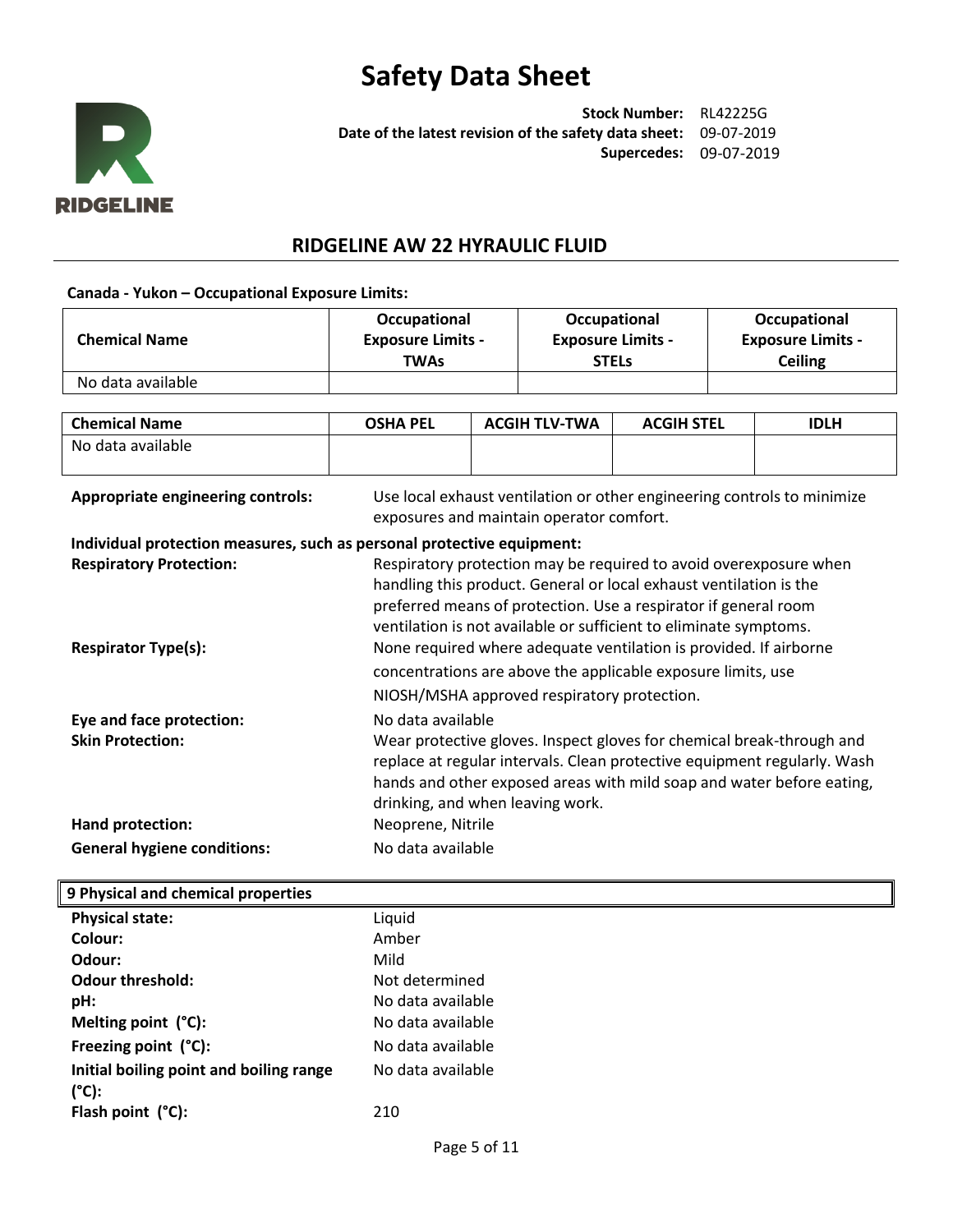

**Stock Number:** RL42225G **Date of the latest revision of the safety data sheet:** 09-07-2019 **Supercedes:** 09-07-2019

# **RIDGELINE AW 22 HYRAULIC FLUID**

| <b>Evaporation rate:</b>                                   | No data available                                                       |
|------------------------------------------------------------|-------------------------------------------------------------------------|
| Flammability, in the case of solids and                    | No data available                                                       |
| gases:                                                     |                                                                         |
| Upper flammable or explosive limit, %                      | $= 10$                                                                  |
| in air:                                                    |                                                                         |
| Lower flammable or explosive limit, %                      | $= 1$                                                                   |
| in air:                                                    |                                                                         |
| Vapour pressure:                                           | No data available                                                       |
| Vapour density:                                            | No data available                                                       |
| <b>Relative density:</b>                                   | 0.86                                                                    |
| Solubility:                                                | Negligible; 0-1%                                                        |
| Partition coefficient - n-                                 | No data available                                                       |
| octanol/water:                                             |                                                                         |
| Auto-ignition temperature (°C):                            | No data available                                                       |
| Decomposition temperature (°C):                            | Not determined                                                          |
| <b>Viscosity:</b>                                          | 22.29                                                                   |
|                                                            |                                                                         |
| 10 Stability and reactivity                                |                                                                         |
|                                                            | There are no known reactivity hazards associated with this product.     |
| <b>Reactivity:</b>                                         |                                                                         |
| <b>Chemical stability:</b>                                 | Stable under normal conditions.                                         |
| <b>Possibility of hazardous reactions:</b>                 | None expected under standard conditions of storage.                     |
| Conditions to avoid, including static                      | Temperatures above the high flash point of this combustible material in |
| discharge, shock or vibration:                             | combination with sparks, open flames, or other sources of ignition.     |
|                                                            | Moisture (will lead to product performance degradation).                |
| Incompatible materials:                                    | Strong oxidizing agents                                                 |
| <b>Hazardous decomposition products:</b>                   | Carbon monoxide Smoke                                                   |
|                                                            |                                                                         |
| <b>11 Toxicological information</b>                        |                                                                         |
| Information on the likely routes of                        | Eye contact, Ingestion, Inhalation, Skin contact                        |
| exposure (inhalation, ingestion, skin                      |                                                                         |
| and eye contact):                                          |                                                                         |
| Symptoms related to the physical,                          | None known.                                                             |
| chemical and toxicological                                 |                                                                         |
| characteristics:                                           |                                                                         |
|                                                            |                                                                         |
| Immediate effects from short term exposure:<br>Inhalation: | No hazard in normal industrial use.                                     |

**Skin Contact:** This material is likely to be moderately irritating to skin based on animal data.

**Eye Contact:** This material is likely to be non-irritating to eyes based on animal data.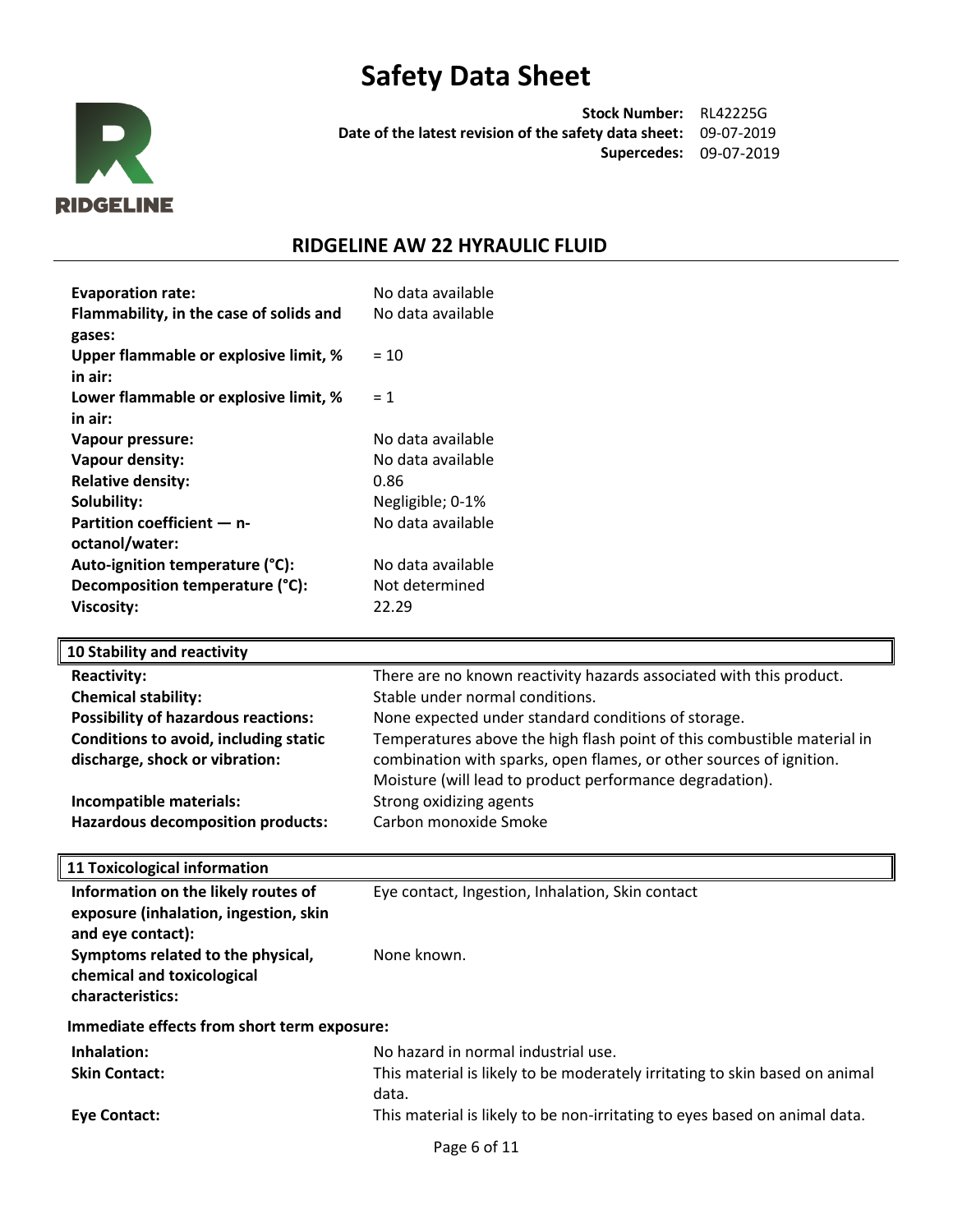

**Stock Number:** RL42225G **Date of the latest revision of the safety data sheet:** 09-07-2019 **Supercedes:** 09-07-2019

## **RIDGELINE AW 22 HYRAULIC FLUID**

| Ingestion:                                           | Estimated to be > 5.0 g/kg. No hazard in normal industrial use.                                                                                                                |  |  |  |
|------------------------------------------------------|--------------------------------------------------------------------------------------------------------------------------------------------------------------------------------|--|--|--|
| Delayed and chronic effects from long term exposure: |                                                                                                                                                                                |  |  |  |
| Carcinogenicity:                                     | Not expected to cause cancer. This product meets the IP-346 criteria of<br><3% PAH's and is not considered a carcinogen by the International<br>Agency for Research on Cancer. |  |  |  |
| <b>Reproductive and Developmental</b><br>Toxicity:   | Not known or reported to cause reproductive or developmental toxicity.                                                                                                         |  |  |  |
| <b>Mutagenicity:</b>                                 | No data available to indicate product or any components present at<br>greater than 0.1% is mutagenic or genotoxic.                                                             |  |  |  |
| <b>Skin Contact:</b>                                 | Unlikely to cause irritation even on repeated contact.                                                                                                                         |  |  |  |
| <b>Skin Absorption:</b>                              | Upon prolonged or repeated exposure, no hazard in normal industrial<br>use.                                                                                                    |  |  |  |
| <b>STOT-single exposure:</b>                         | Based on available data, the classification criteria are not met.                                                                                                              |  |  |  |
| <b>STOT-repeated exposure:</b>                       | Based on available data, the classification criteria are not met.                                                                                                              |  |  |  |
| <b>Aspiration hazard:</b>                            | Based on available data, the classification criteria are not met.                                                                                                              |  |  |  |

**Numerical measures of toxicity, including ATEs** Based on available data, the classification criteria are not met.

#### **12 Ecological information**

| <b>Ecotoxicity (aquatic and terrestrial, if</b> | Slight ecological hazard. In high concentrations, this product may be |
|-------------------------------------------------|-----------------------------------------------------------------------|
| available):                                     | dangerous to plants and/or wildlife.                                  |

### **Ecological Toxicity Data:**

| <b>Chemical Name</b>                                       | <b>CAS registry</b><br>number and any<br>unique identifiers | <b>Aquatic EC50</b><br>Crustacea        | <b>Aquatic ERC50</b><br>Algae | <b>Aquatic LC50 Fish</b>                           |
|------------------------------------------------------------|-------------------------------------------------------------|-----------------------------------------|-------------------------------|----------------------------------------------------|
| 2,6-Di-tert-butylphenol                                    | 128-39-2                                                    | Aquatic EC50 (48h)<br>Daphnia 0.45 mg/L | No data available             | No data available                                  |
| Petroleum distillates,<br>hydrotreated heavy<br>paraffinic | 64742-54-7                                                  | Aquatic LC50 (48h)<br>$> 1000$ mg/L     | No data available             | Aquatic LC50 (96h)<br>Rainbow Trout ><br>5000 mg/L |

Persistence and degradability: Biodegrades slowly. **Bioaccumulative potential:** Bioconcentration may occur.

**Mobility in soil:** This material is expected to have essentially no mobility in soil. It absorbs strongly to most soil types.

**Other adverse effects:** None known.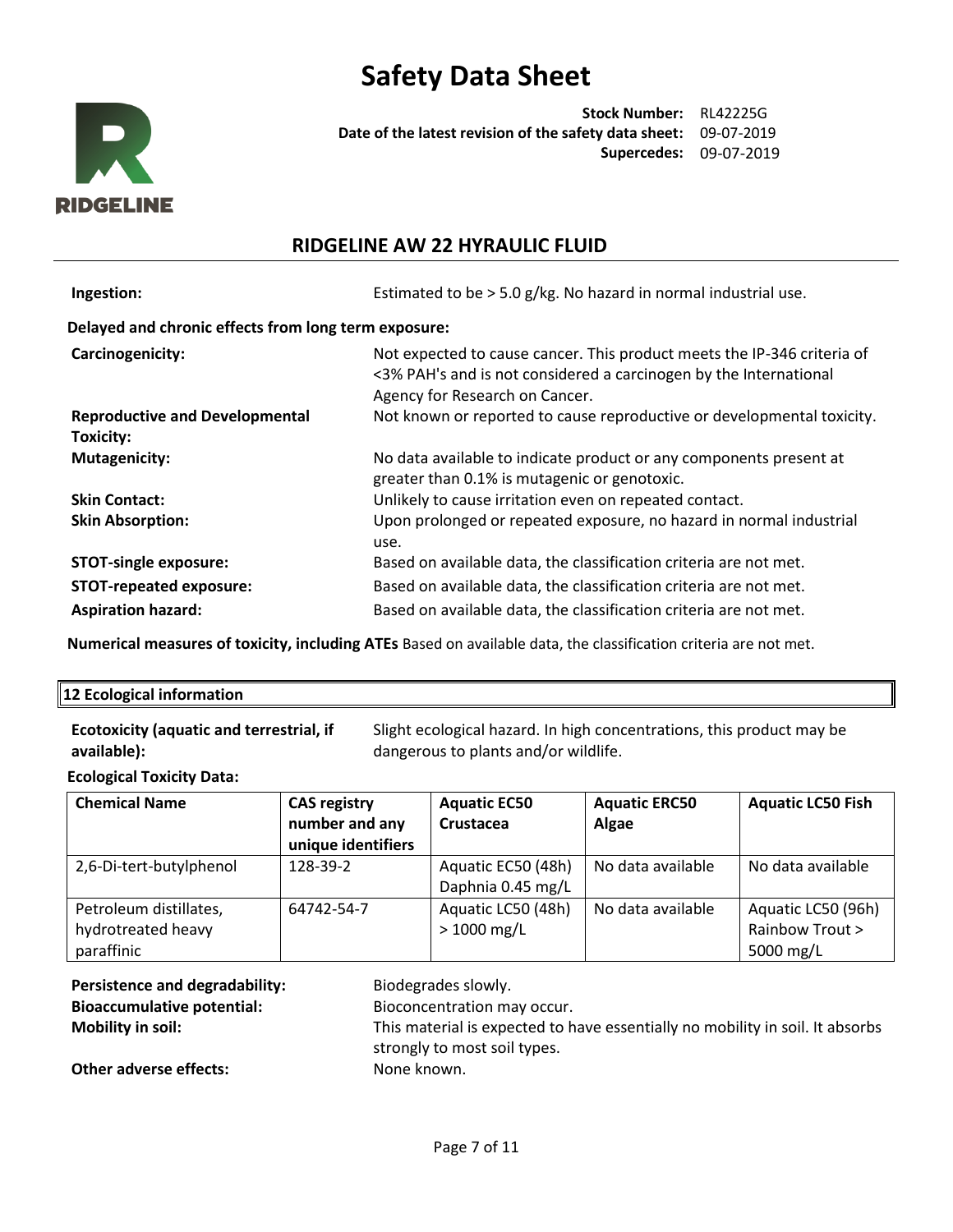

**Stock Number:** RL42225G **Date of the latest revision of the safety data sheet:** 09-07-2019 **Supercedes:** 09-07-2019

# **RIDGELINE AW 22 HYRAULIC FLUID**

| 13 Disposal considerations                                                                                                                                                                                                                                                                                                                                 |                                                                                         |
|------------------------------------------------------------------------------------------------------------------------------------------------------------------------------------------------------------------------------------------------------------------------------------------------------------------------------------------------------------|-----------------------------------------------------------------------------------------|
| Information on safe handling for<br>disposal and methods of disposal,<br>including any contaminated packaging:                                                                                                                                                                                                                                             | Spent or discarded material is non-hazardous according to environmental<br>regulations. |
| <b>14 Transport information</b>                                                                                                                                                                                                                                                                                                                            |                                                                                         |
| Transportation of Dangerous Goods by land (TDG):                                                                                                                                                                                                                                                                                                           |                                                                                         |
| <b>UN number:</b>                                                                                                                                                                                                                                                                                                                                          | Not regulated for road transport                                                        |
| <b>UN Proper shipping name:</b>                                                                                                                                                                                                                                                                                                                            | Not applicable                                                                          |
| Transport hazard class(es):                                                                                                                                                                                                                                                                                                                                | Not applicable                                                                          |
| Packing group:                                                                                                                                                                                                                                                                                                                                             | Not applicable                                                                          |
| International carriage of dangerous goods by sea (IMDG/IMO):                                                                                                                                                                                                                                                                                               |                                                                                         |
| <b>UN number:</b>                                                                                                                                                                                                                                                                                                                                          | Not regulated by IMDG                                                                   |
| <b>UN Proper shipping name:</b>                                                                                                                                                                                                                                                                                                                            | Not applicable                                                                          |
| Transport hazard class(es):                                                                                                                                                                                                                                                                                                                                | Not applicable                                                                          |
| <b>Packing group:</b>                                                                                                                                                                                                                                                                                                                                      | Not applicable                                                                          |
| International carriage of dangerous goods by air (IATA):                                                                                                                                                                                                                                                                                                   |                                                                                         |
| <b>UN</b> number:                                                                                                                                                                                                                                                                                                                                          | Not regulated by IATA                                                                   |
| <b>UN Proper shipping name:</b>                                                                                                                                                                                                                                                                                                                            | Not applicable                                                                          |
| Transport hazard class(es):                                                                                                                                                                                                                                                                                                                                | Not applicable                                                                          |
| <b>Packing group:</b>                                                                                                                                                                                                                                                                                                                                      | Not applicable                                                                          |
| <b>Environmental hazards according to the</b><br><b>International Maritime Dangerous</b><br><b>Goods Code and the United Nations</b><br><b>Model Regulations:</b>                                                                                                                                                                                          | No.                                                                                     |
| <b>Transport in bulk (according to Annex II</b><br>of the International Convention for the<br><b>Prevention of Pollution From Ships,</b><br>1973, as modified by the Protocol of<br>1978 (MARPOL 73/78) and the<br><b>International Code for the Construction</b><br>and Equipment of Ships carrying<br><b>Dangerous Chemicals in Bulk (IBC</b><br>Code)): | No data available                                                                       |
| Special precautions in connection with<br>transport or conveyance either within<br>or outside the premises:                                                                                                                                                                                                                                                | No data available                                                                       |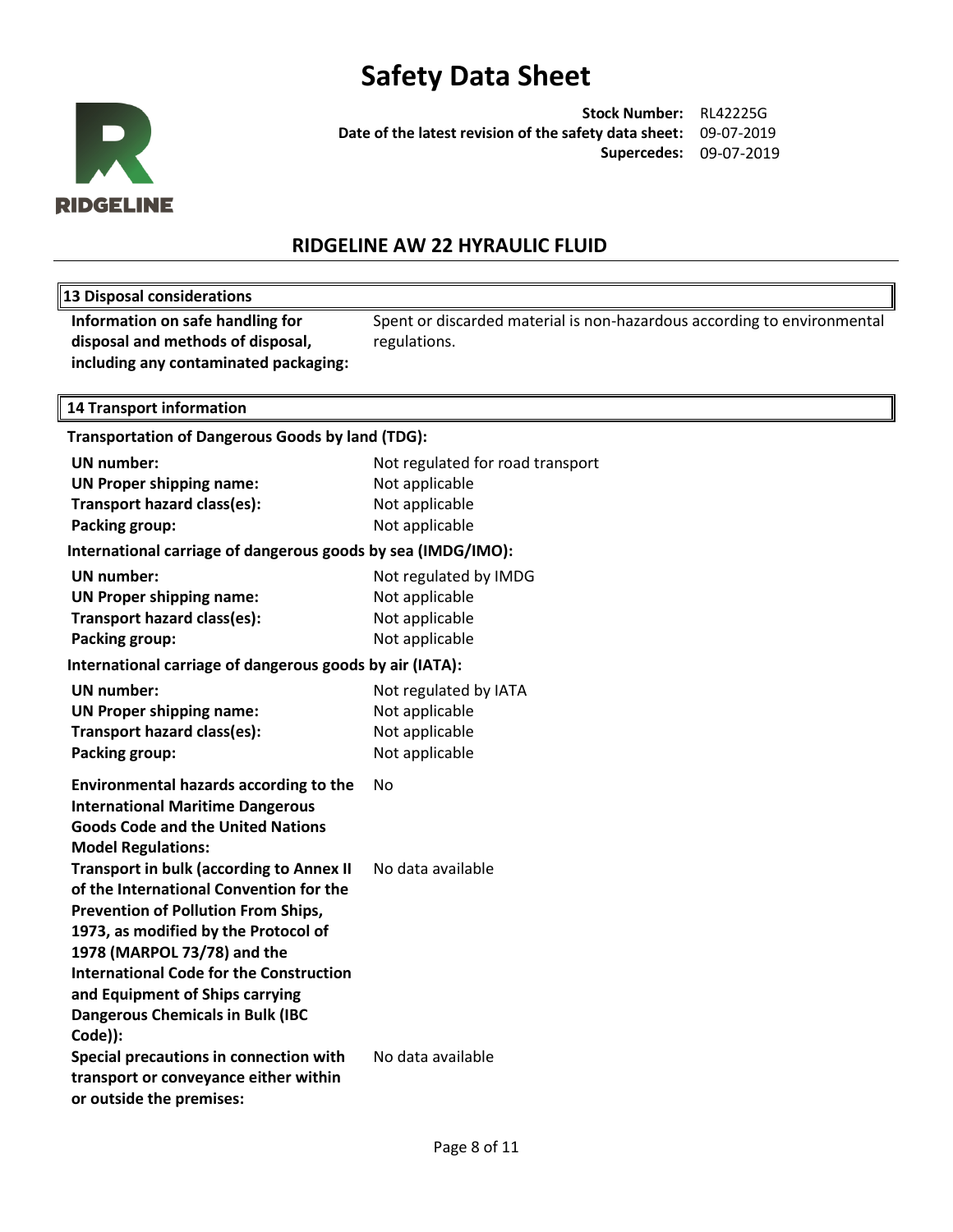

**Stock Number:** RL42225G **Date of the latest revision of the safety data sheet:** 09-07-2019 **Supercedes:** 09-07-2019

## **RIDGELINE AW 22 HYRAULIC FLUID**

### **15 Regulatory information**

**Safety, health and environmental regulations, made within or outside Canada, specific to the product in question: Canada - Domestic Substances List (DSL):**

| <b>Chemical Name</b>                                    | <b>CAS No</b> | <b>Canada - Domestic Substances List</b><br>(DSL) |
|---------------------------------------------------------|---------------|---------------------------------------------------|
| Petroleum distillates, hydrotreated<br>heavy paraffinic | 64742-54-7    | Yes                                               |

### **Canada - Non-Domestic Substances List (NDSL):**

| <b>Chemical Name</b>                                    | <b>CAS No</b> | <b>Canada - Non-Domestic Substances</b><br>List (NDSL) |
|---------------------------------------------------------|---------------|--------------------------------------------------------|
| Petroleum distillates, hydrotreated<br>heavy paraffinic | 64742-54-7    | No                                                     |

#### **Canada - Controlled Drugs and Substances:**

| <b>Chemical Name</b>                                       | <b>CAS No</b> | <b>Schedule</b> | Schedule<br>Ш | <b>Schedule</b><br>Ш | <b>Schedule</b><br>IV | Schedule | <b>Schedule</b><br>VII | <b>Schedule</b><br>VIII |
|------------------------------------------------------------|---------------|-----------------|---------------|----------------------|-----------------------|----------|------------------------|-------------------------|
| Petroleum distillates,<br>hydrotreated heavy<br>paraffinic | 64742-54-7    | No.             | No.           | No                   | No                    | No       | No                     | No                      |

| <b>Chemical Name</b>                                       | <b>CAS No</b> | <b>Class A</b><br><b>Precursors</b> | <b>Class B</b><br><b>Precursors</b> | <b>Exempt</b><br><b>Precursors</b> | Class 1<br><b>Targeted</b><br><b>Substances</b> | Class 2<br><b>Targeted</b><br><b>Substances</b> |
|------------------------------------------------------------|---------------|-------------------------------------|-------------------------------------|------------------------------------|-------------------------------------------------|-------------------------------------------------|
| Petroleum distillates,<br>hydrotreated heavy<br>paraffinic | 64742-54-7    | No.                                 | No.                                 | No.                                | No                                              | No                                              |

### **Canada - CEPA - Schedule III Export Control List:**

| <b>Chemical Name</b>   | <b>CAS No</b> | Part 1<br><b>Prohibited</b><br><b>Substances</b> | Part 2<br><b>Substances</b><br>Subject to<br><b>Notification or</b><br><b>Consent</b> | Part 3<br><b>Restricted</b><br><b>Substances</b> | <b>Export Control</b><br><b>List</b> |
|------------------------|---------------|--------------------------------------------------|---------------------------------------------------------------------------------------|--------------------------------------------------|--------------------------------------|
| Petroleum distillates, | 64742-54-7    | No.                                              | No.                                                                                   | No                                               | No                                   |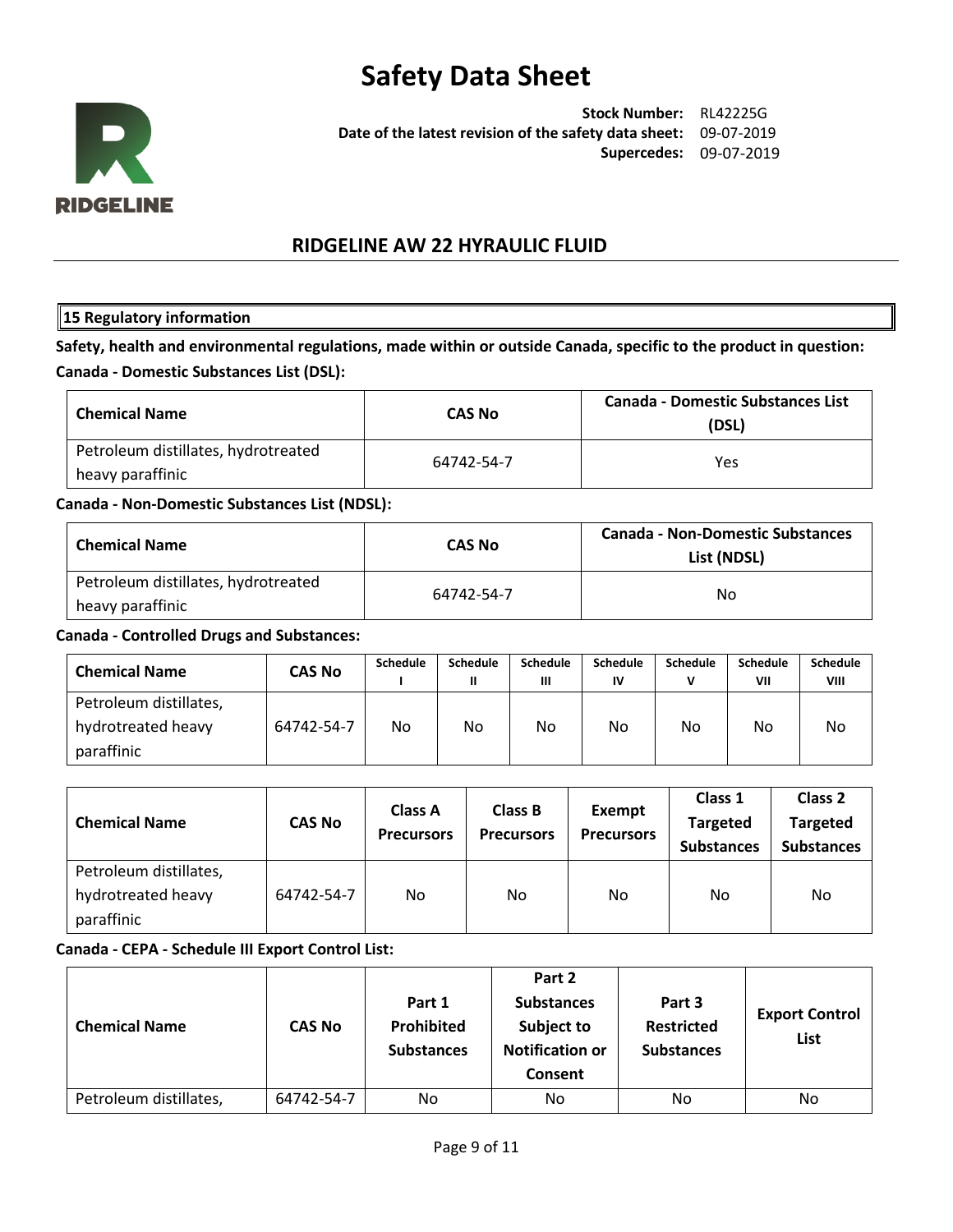

**Stock Number:** RL42225G **Date of the latest revision of the safety data sheet:** 09-07-2019 **Supercedes:** 09-07-2019

## **RIDGELINE AW 22 HYRAULIC FLUID**

hydrotreated heavy paraffinic

### **Canada CEPA - 2015 Greenhouse Gases (GHG) Subject to Mandatory Reporting:**

| <b>Chemical Name</b>                                    | <b>CAS No</b> | Canada CEPA - 2015 Greenhouse<br><b>Gases (GHG) Subject to Mandatory</b><br>Reporting |
|---------------------------------------------------------|---------------|---------------------------------------------------------------------------------------|
| Petroleum distillates, hydrotreated<br>heavy paraffinic | 64742-54-7    | No.                                                                                   |

### **Canada - Narcotic Control Regulations (C.R.C., c. 1041):**

| <b>Chemical Name</b>                                    | CAS No     | <b>Canada - Narcotic Control Regulations</b><br>(C.R.C., c. 1041) |
|---------------------------------------------------------|------------|-------------------------------------------------------------------|
| Petroleum distillates, hydrotreated<br>heavy paraffinic | 64742-54-7 | No                                                                |

## **Canada - Ontario - Toxics Reduction - List of Priority Toxics:**

| <b>Chemical Name</b>                                    | <b>CAS No</b> | <b>Canada - Ontario - Toxics Reduction -</b><br><b>List of Priority Toxics</b> |
|---------------------------------------------------------|---------------|--------------------------------------------------------------------------------|
| Petroleum distillates, hydrotreated<br>heavy paraffinic | 64742-54-7    | No                                                                             |

### **Stockholm Convention on Persistent Organic Pollutants:**

| <b>Chemical Name</b>                                    | CAS No     | <b>Stockholm Convention on Persistent</b><br><b>Organic Pollutants</b> |
|---------------------------------------------------------|------------|------------------------------------------------------------------------|
| Petroleum distillates, hydrotreated<br>heavy paraffinic | 64742-54-7 | No.                                                                    |

**Rotterdam Convention on the Prior Informed Consent Procedure for Certain Hazardous Chemicals and Pesticides in International Trade:**

| <b>Chemical Name</b>                                    | <b>CAS No</b> | <b>Rotterdam Convention on the Prior</b><br>Informed Consent Procedure for<br><b>Certain Hazardous Chemicals and</b><br><b>Pesticides in International Trade.</b> |
|---------------------------------------------------------|---------------|-------------------------------------------------------------------------------------------------------------------------------------------------------------------|
| Petroleum distillates, hydrotreated<br>heavy paraffinic | 64742-54-7    | No                                                                                                                                                                |